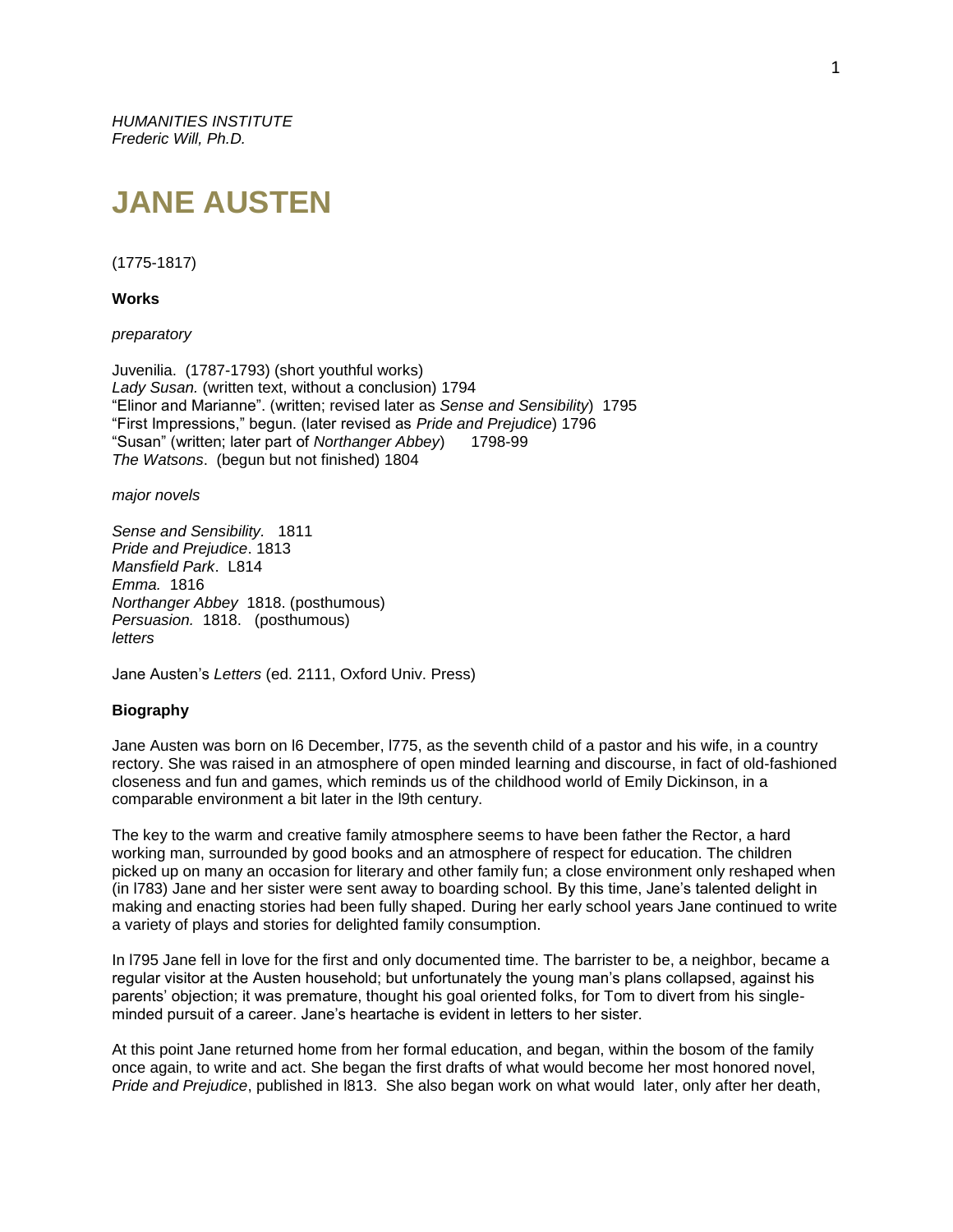be published as *Northanger Abbey*. One sees how tenaciously she held to her long term purposes, even in her teen years.

In 1800, to the surprise of her family, Jane Austen's father retired from the clergy, and moved the family to Bath. (Jane had known no other home than Steventon, up this point.) In 1802, for the first time in her life, Jane received a proposal of marriage, from a childhood friend of the family. Conscious of the financial advantages an acceptance could bring, Jane Austen accepted the proposal and then, like a number of characters in her fiction, withdrew her acceptance the next day. She did not love the man! Instead she continued revising and remodeling her versions of what were to become her set of six major novels.

In 1805, to the great shock of the family, Jane's father died. It was necessary to move in with kindly siblings, then finally to settle in new private quarters, Chawton Cottage, where Jane, at the age of thirtytwo, was able to launch a new stable period of fictions, and to begin to solicit some attention to her work among the wder public. This latter achievement, however, was not without its ups and downs, and unfortunate exposures, for Jane, to the manipulations of the commercial world. As we have seen, though, Jane's commitment to writing, and her stockpile of manuscripts in process, derived from her earliest youthful practices, so that in the leisure and domesticity of Chawton she was able to bring to fruition the major fictional projects she was involved with from *Sense and Sensibility* (1811) to *Emma* (1816).

By 1816 Jane was feeling unwell, although for some time she ignored the warning signals. (She was in fact, probably, slowly slipping into either Addison's disease or Hodgkin's lymphoma; to which was added the shock of her Uncle's will, which was left entirely to the man's wife, instead of to the Austen family.) Jane died in 1817, at the age of forty-one; her epitaph, in Winchester Cathedral, praises her 'extraordinary endowments of mind,' though without reference to her literary work.

# **ACHIEVEMENTS**

**Artistic purity**. Jane Austen is renowned for her impeccable workmanship. Even after completing a work she would continue to fiddle with it for days, removing inconsistencies, errors in punctuation or spelling—or, more precisely, making superior choices among words and phrases. She is verbose only when she is putting words into the mouth of a verbose character.

**Skill at grasping daily conversation.** As a realist, Austin had an impeccable ear for the character of conversation among the middle class landed gentry.

"If my children are silly, I must hope to be always sensible of it."

"Yes---but as it happens, they are all of them very clever."

 "This is the only point, I flatter myself, on which we do not agree. I had hoped that our sentiments coincided in every particular, but I must so far differ from you as to think our two youngest daughters uncommonly foolish."

**Durability.** What greater achievement could one ask than to write novels in the second decade of the nineteenth century which fascinate readers—not just movie or TV fans—two hundred years later? Part of this achievement derives from Austen's perfect sense of her range. She once wrote mockingly of how absurd it would be for her to write a romance—no more possible to her than to write an epic. She couldn't do it, she knew it. She could write with perfect accuracy about the interpersonal social relations of the landed gentry, of her time, and because those relations are full of implications, ironies, sufferings, and hopes, they carry directly over into our lives.

**Positive attitude**. Despite the fact that Austen's novels are full of tensions, the pulse of pain that runs through all social interactions, she not only shepherds her characters through to acceptably happy conclusion s, but injects into the gentry life she describes a broad sense of value and purpose.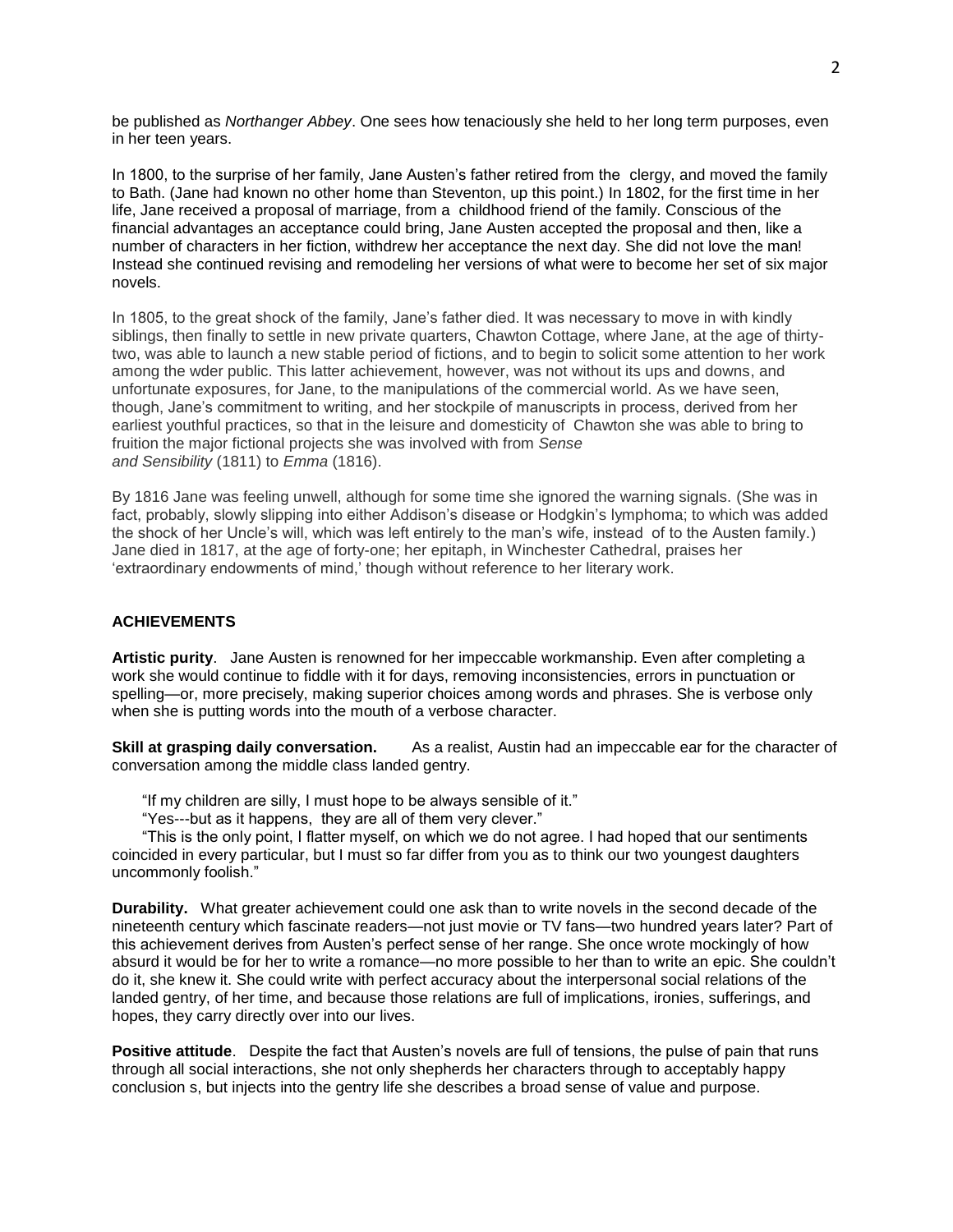### **THEMES**

**Marriage**. All of Jane Austen's novels are about marriage, in the ultimate sense; that is, about the ongoing fabric of society, and the transitions—especially from single to wedded—in the course of which love is tested and power put into practice. The plots of all of Jane Austen's novels revolve around matrimony—planning for it, watching it break up, and celebrating the consolidation of families. Marriage is not primarily about offspring, here, but about consolidation.

**Morality.** Many immoral behaviors flit through the pages of Austen's novels. Not all suitors can be relied on, and smart women learn to be cautious. Social satire is, furthermore, pervasive, with the result that the hypocrisies, malicious innuendos, and subtle social disclosures of polite social discourse are always being displayed for critical observation. Yet there are no great villains here, and nothing like the evil, that ripples through the pages of the Brontes or Wilkie Collins.

**Religion.** Jane Austen was raised in the Church of England, and has an ear attuned to the superb cadences of the Book of Common Prayer, as well as to the Bible, which in the King James version offered her every needed lesson in clarity, direct tone, and subtle thought. The aforementioned may be the main traces of Christian religion in Austen's work. On the page, for all her background as a clergyman's daughter, Jane Austen is a psychological and social realist, with an ear for what is, and no trace of mysticism.

**Feminism**. Jane Austen's universe, like that of Emily Dickinson across the channel, is a predominately social one, in which women establish many of the reigning values, and enact most of the leading roles. That said, however, the world of these fictions is not a feminist world—let's say, like Margaret Atwood's *The Handmaid's Tale*—but a world in which the fine tuning of society, with all its implications for wealth management, is in the hands of women. One might compare the world of Mme. de Sévigné, with her influential female salon, in the seventeenth century.

## **CHARACTERS**

The fine texture of society has never been more intricately probed than in Jane Austen's novels, where the relatively routine events of nineteenth-century landed gentry daily life are shown to conceal a wide range of human emotions—conflicts and passions. Jane Austen herself, living a quiet country life among just the kinds of people she portrays, was an unparalleled observer of her own social texture. The way she downloaded her life experience, into character-vehicles, is perfectly illustrated by her earliest published novel, *Sense and Sensibility*. 1811.

The five characters representing Jane Austen, in this novel, are all drawn from landed gentry interplay, as it turns around the single crucial question of marriage; the question which is central to the novel *Sense and Sensibility*. Who will marry who? What kind of inheritance or dowry will be brought into play? Will there be happiness for the players, in the end?

**Edward** is a perfect example of Austen's fine touch in character portrayal. Early in the tale, before the Dashwoods have left their own home, Edward is viewed as an item, with the elder Dashwood daughter, **Elinor**. On a particularly careful occasion, Elinor, and her family, are discussing natural beauty and the skill involved in drawing it. Edward, who has just returned from a walk in the country, disclaims any ability at describing or portraying nature. The ladies accuse him of wanting to withdraw and not share his feelings. They are right on. Elinor, meanwhile, speaks out for the group, urging Edward out of his shell, then showing, in the way not long after she has to deal with Edward's leaving her, that she has mental coping mechanisms which amply support the description of her as a person of common sense.

Austen creates a brilliant portrayal of Elinor's peppy and romantic sister **Marianne**, who promises great success in the mating game, and who starts out strong with a dashing upper-class boyfriend, Willoughby. Austen cunningly arranges a social soiree at which Marianne, who has not heard from **Willoughby** for months, despite her many letters, learns that he is quite comfortably paired with another lady, and has forgotten his original love. It is in this way that we will realize that the dashing Willoughby, who seemed all